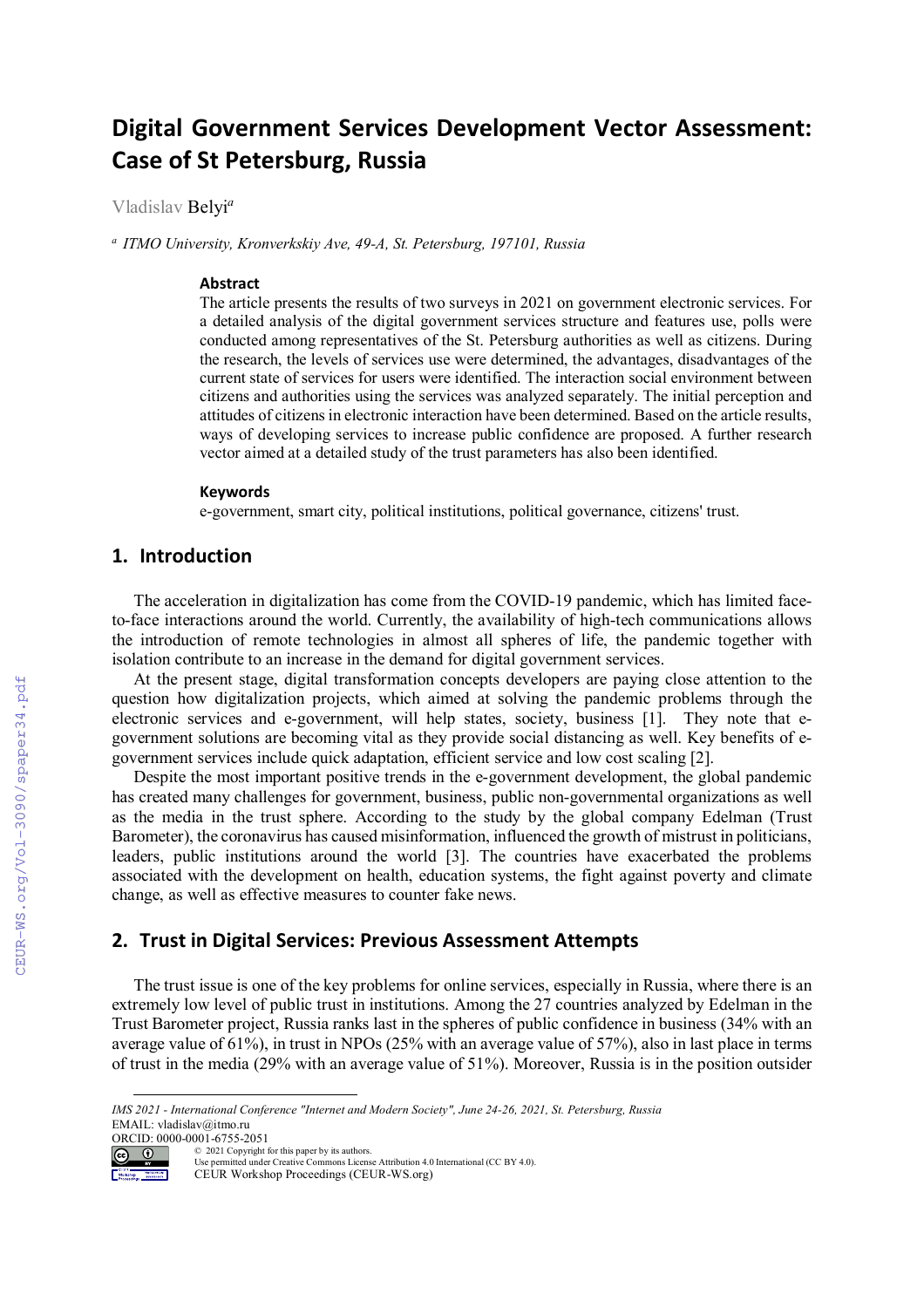in the trust in the government (34% with an average value of 53%) [4]. The low level of institutional trust largely affects the low level of public trust in electronic government services [5]. А high level of citizens' confidence in the Internet and in the Government as a whole influences positively affect citizens' e-government adoption [6].

Trust is one of the basic conditions for the acceptance and technology use [7]. The authors of recent studies note that today the electronic tools implementation problem for interaction between government and society is associated not only with digital infrastructure level development, population skills, but also with the users motivation, which is connected with trust in technological interaction [8]. So, the social interaction environment between citizens and authorities is formed from general institutional trust as well as trust in specific interaction mechanisms. Most researchers agree that there is a positive relationship between the increase in public confidence in local authorities that support the digital services functioning, also an increase in the levels of efficiency and e-government transparency [9]. Research shows that there is a clear connection between the e-government tools effectiveness and citizens' trust, where the services quality plays an important role [10].

Frequency of positive user experience, service quality and general perceptions of counterparties providing the services themselves can be the key factors for successful use. The empirical multifactor model of cybersocial trust proposed by the researchers includes the parameters trust in services, institutional, platform, information, transaction, communication trust [11].

The environment for using services should not only correspond to a certain public confidence level in the process itself, but also to the parameters that affect the trust itself. Other researchers cite the confidentiality and data security as the primary aspects affecting trust. Note that these aspects receive close attention in the electronic environment, although such attention is not paid to the archival or paper data security [12].

Thus, the interaction between citizens and authorities must be considered based on a systematic approach to the entire communication process because electronic services implementation can positively affect the social interaction environment. The functional digital tools availability for civil servants increases efficiency, transparency in decision-making and management, which in turn increases confidence in the officials' behavior [13]. At the same time, it is possible to consider the trust in Internet communication with authorities as a special trust type only until the algorithms for using Internet services become familiar, understandable, while face-to-face interaction is considered as something unusual, to which a special trust type may arise or distrust.

Since 2018, the eGovernment Center of ITMO University has been conducting surveys related to identifying assessments, determining the perception of the development vector, relevance, advantages, and disadvantages of electronic government services for interaction between government and citizens. In 2020, before the restrictions related to the coronavirus pandemic, a survey was conducted among St. Petersburg residents in order to identify the parameters of digital government services perception of interaction between the government and society, to determine the most relevant services for citizens, to assess the residents experience of use, as well as to identify friendliness environment parameters of interaction between authorities and citizens in electronic format. Then, primary data were obtained in a situation of the social deterioration and the new social threat emergence. In the course of this study, conducted in person on the multifunctional centers for the provision of state and municipal services, it was found that only 14% of the city's population do not use the Internet to interact with the authorities. In this regard, in 2021, an electronic residents survey related to the services perception was conducted and the parameters of the services use by citizens were analyzed in more detail. Also, a survey was conducted of St. Petersburg state power executive bodies employees in order to obtain expert assessments of electronic participation systems implementation. During the survey, were determined the government officials social capital developments indicators.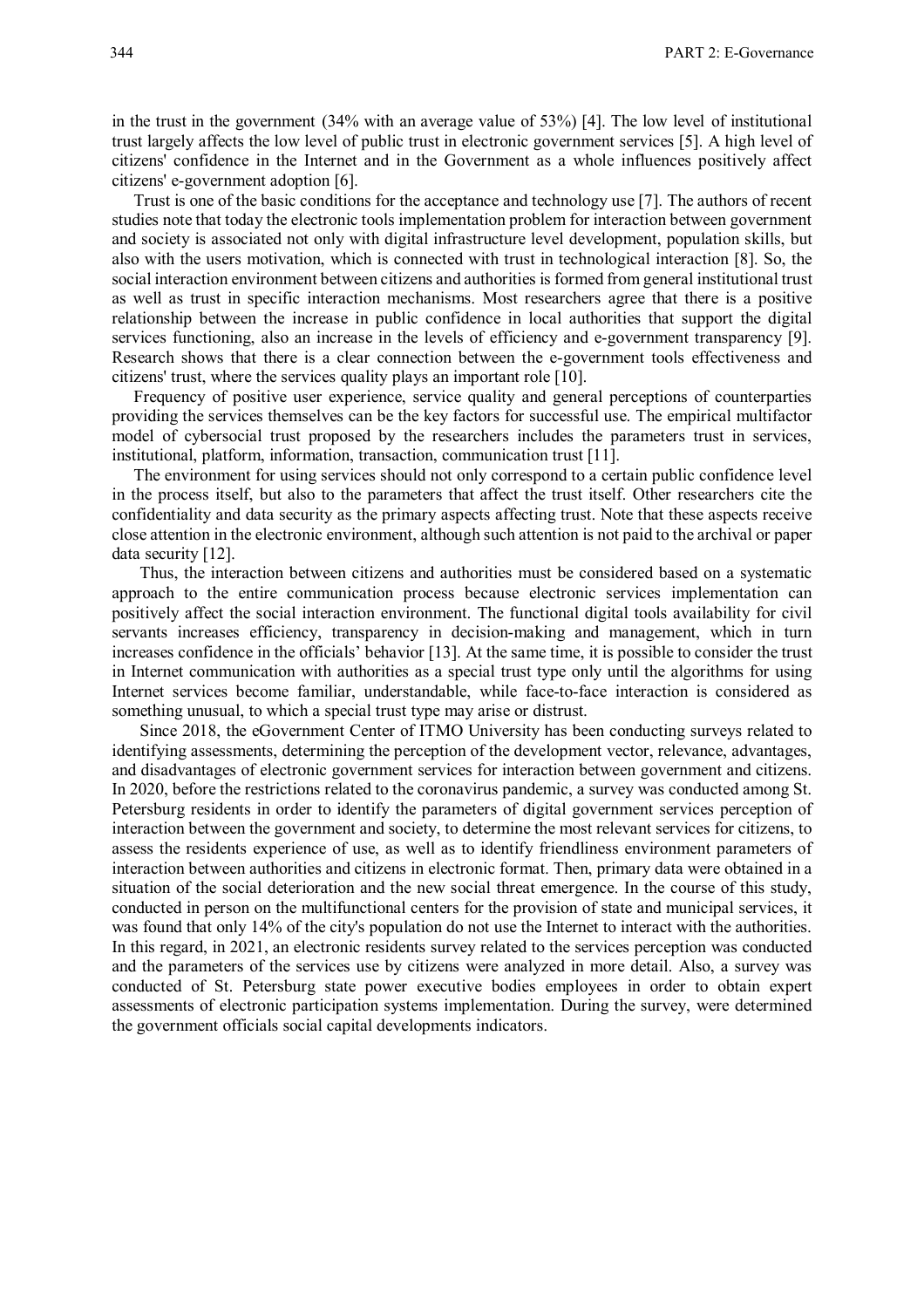## **3. Research methodology**

The residents survey was conducted in an online format using the Anketolog.ru system from May to June 2021. The respondents were asked to answer a questionnaire that contained parameters for assessing citizens' awareness of the available electronic mechanisms and channels of interaction with the authorities, determining the relevance, priority of electronic services for interacting with the authorities and receiving state, public, commercial services. A separate block of questions was devoted to which situations of interaction when using the Internet are affected. Also, several questionnaire blocks were drawn up to determine the citizens attitude to the existing mechanisms, their functionality and trust in interaction. Thus, the questionnaire included key parameters that allow assessing the impact of the pandemic on the trust level in the Internet, the frequency of its use depending on the goals, the citizens' assessment of the vector of service development. Note that, in comparison with the 2020 survey, it was found that in 2021 the share of those who do not use the Internet to interact with authorities decreased by half and amounted to only 7% [14].

To determine a representative sample population that makes it possible to assess the characteristics of the general population, that is, the entire population of St. Petersburg (5.38 million residents according to official data as of January 1, 2021), data on the age, sex composition of the population posted on the website of the Office of the Federal Statistics Service for St. Petersburg and the Leningrad Region were used [15]. Representativeness by gender and age was provided by the online panel of the Anketolog.ru system, which includes respondents verified in the system with fixing gender, age, location and other parameters.

As the survey results, questionnaires of 544 respondents were received, which provides a sampling error of 4.2% with a confidence level of 95%. The sample is representative by sex and age for the population of St. Petersburg. After the survey, a database in MS Excel format was obtained, with the help of which simple calculations together with visualization of the received answers were performed. SPSS Statistics was used to perform complex calculations, including correlations.

In April 2021, using the online survey method on a representative sample, a survey of the executive bodies of state power employees was conducted with the support of the Vice-Governor of St. Petersburg S.V. Kazarina. The questionnaires distributions was carried out through the official letters. The respondents filled out the electronic questionnaire on their own. The link to the questionnaires was posted on the resource Anketolog.ru, the questionnaires collection was also carried out on this resource. 354 employees took part in the survey. The sample size is proportional to the representation of the committees in the total headcount. Representatives of 43 departments, committees, inspections and services of St. Petersburg were interviewed. The sample reproduces the structure of the general population in terms of senior managers ratio including their deputies, heads of departments, departments and sectors of the executive body of state power to employees who do not occupy managerial positions. The first respondents were 25%, the second -75%. A random distribution was obtained by gender and age. Among the respondents - 64% of women, 36% of men. The age structure of the respondents was as follows: 18-25 years old - 7%, 26-35 years old - 34%, 36-45 years old - 30%, 46-55 years old - 19%, 56-64 years old - 9%, 65 and older years - 1%. As a result of such sampling, the reliability of the data obtained is 95.4%, the sampling error does not exceed 5%.

At the same time, the statements included in the survey questionnaire make it possible to analyze not only the parameters of assessing citizens' trust in interacting with the authorities through egovernment tools, but also to determine the advantages and disadvantages of online interaction tools current state. Special attention in the survey is paid to the parameters for assessing social capital - to what extent, in the government officials opinion, citizens are aimed at positive cooperation, whether they have sufficient knowledge and whether they strive to solve collective problems.

After the survey completion, compliance with the sample positions was checked, then a text report and a database in MS Excel format were received. Using Excel, simple distributions and data visualization were carried out, more complex calculations (analysis of contingency tables) were carried out using the SPSS program.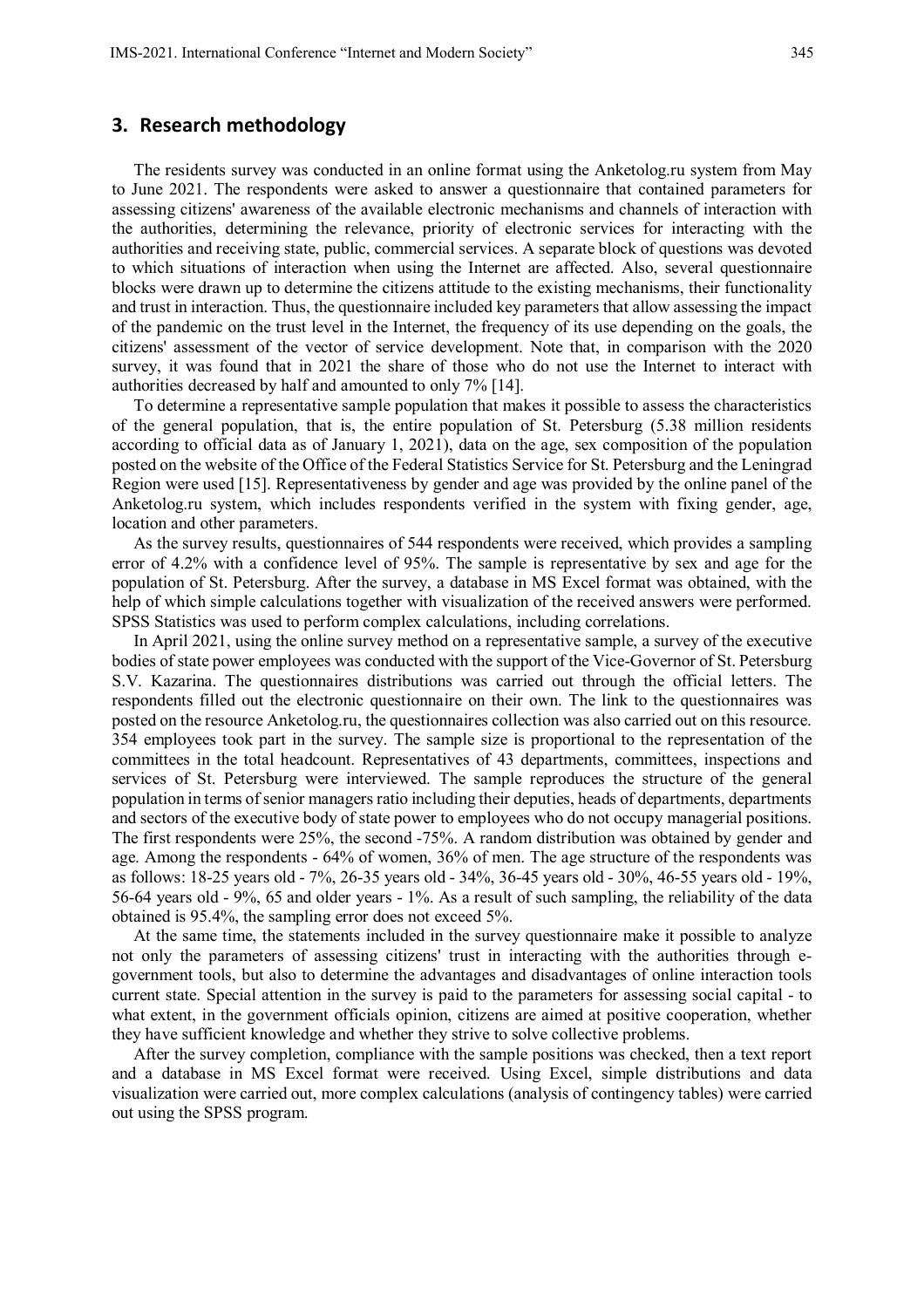## **4. Research results**

According to the survey results in 2021, it was found that the most relevant and useful services for citizens are: health and medical services (85%), services of a safe city for assistance in emergency situations and for interaction with district police (79%), as well as services for public transport passengers (73%). The least demanded services (48%) are civic initiatives portals. This distribution of services relevance has not changed compared to the results in 2020 [17], it should only be noted that all services relevance, in particular, healthcare services has grown. Thus, the pandemic has only enhanced the health and safety services relevance for citizens.

During the citizens surveys and government representatives, data was obtained on their experience of using e-government services. The respondents expressed their agreement degree with the statements on a scale from 1 to 5. For the convenience of the analysis, we will take scores 1 and 2 for the meaning "in general, do not agree", scores 4 and 5 for the meaning "in general, I agree",

the value 3 will be considered neutral. The data obtained are presented in tables 1 and 2.

In general, citizens and government officials highlight the positive effects of the current state of online services for interaction between citizens and government bodies. First of all, citizens single out the information function of online tools, which allow them to quickly and better inform citizens about the authorities activities (57%), also allow more objectively identifying the opinions of St. Petersburg residents on issues of interest to the authorities (51%). Then citizens highlight the services ability improve efficiency by improving interaction between departments (37%), responsibilities distribution between departments (33%), as well as by taking into account the citizens opinion (31%). 28% and 27% of respondents agree that e-government tools increase citizens' satisfaction with the decisions they make and increase citizens' confidence in the authorities. A high share of negative answers was obtained when assessing the level of agreement with the negative effects of service implementation: 48% are confident that services do not increase the burden on employees and authorities, 49% are confident that time and administrative costs do not increase due to services, 54% are confident that the services do not complicate the processes of interagency interaction.

#### **Table 1**

Level of agreement with statements about the impact of e-government tools in the citizens opinion (data from 2021, E-Governance Center ITMO University, in percent)

| In its current state, online tools for interaction between citizens  | Level of agreement* |               |    |    |    |
|----------------------------------------------------------------------|---------------------|---------------|----|----|----|
| and authorities                                                      | 1                   | $\mathcal{L}$ | 3  | 4  | 5  |
| Allow faster and better informing citizens about the authorities     |                     |               |    |    |    |
| activities                                                           | 7                   | 11            | 26 | 35 | 22 |
| Allows to more quickly identify the citizens opinion on issues of    |                     |               |    |    |    |
| interest to the authorities                                          | 8                   | 9             | 32 | 30 | 21 |
| Increase the efficiency of government bodies by improving the        |                     |               |    |    |    |
| interaction of various departments                                   | 12                  | 16            | 34 | 24 | 13 |
| Increase the efficiency of government bodies due to a more           |                     |               |    |    |    |
| competent and clear distribution of responsibilities between         |                     |               |    |    |    |
| different departments                                                | 15                  | 16            | 35 | 21 | 12 |
| Increase the efficiency of decisions made by taking into account the |                     |               |    |    |    |
| citizens opinions                                                    | 17                  | 15            | 37 | 20 | 11 |
| Increase citizens' satisfaction with decisions taken<br>by the       |                     |               |    |    |    |
| authorities                                                          | 17                  | 19            | 37 | 17 | 11 |
| Increase citizens' confidence in government                          | 19                  | 18            | 36 | 16 | 11 |
| Increase the burden on civil servants and authorities                | 24                  | 24            | 28 | 15 | 9  |
| Increase time and administrative costs during making decisions       | 21                  | 28            | 31 | 13 | 7  |
| Complicate processes of interagency interaction                      | 26                  | 28            | 31 | 9  | 6  |

**Note:** \* The level of agreement is recorded from 1 to 5, where 1 - strongly disagree, 5 - strongly agree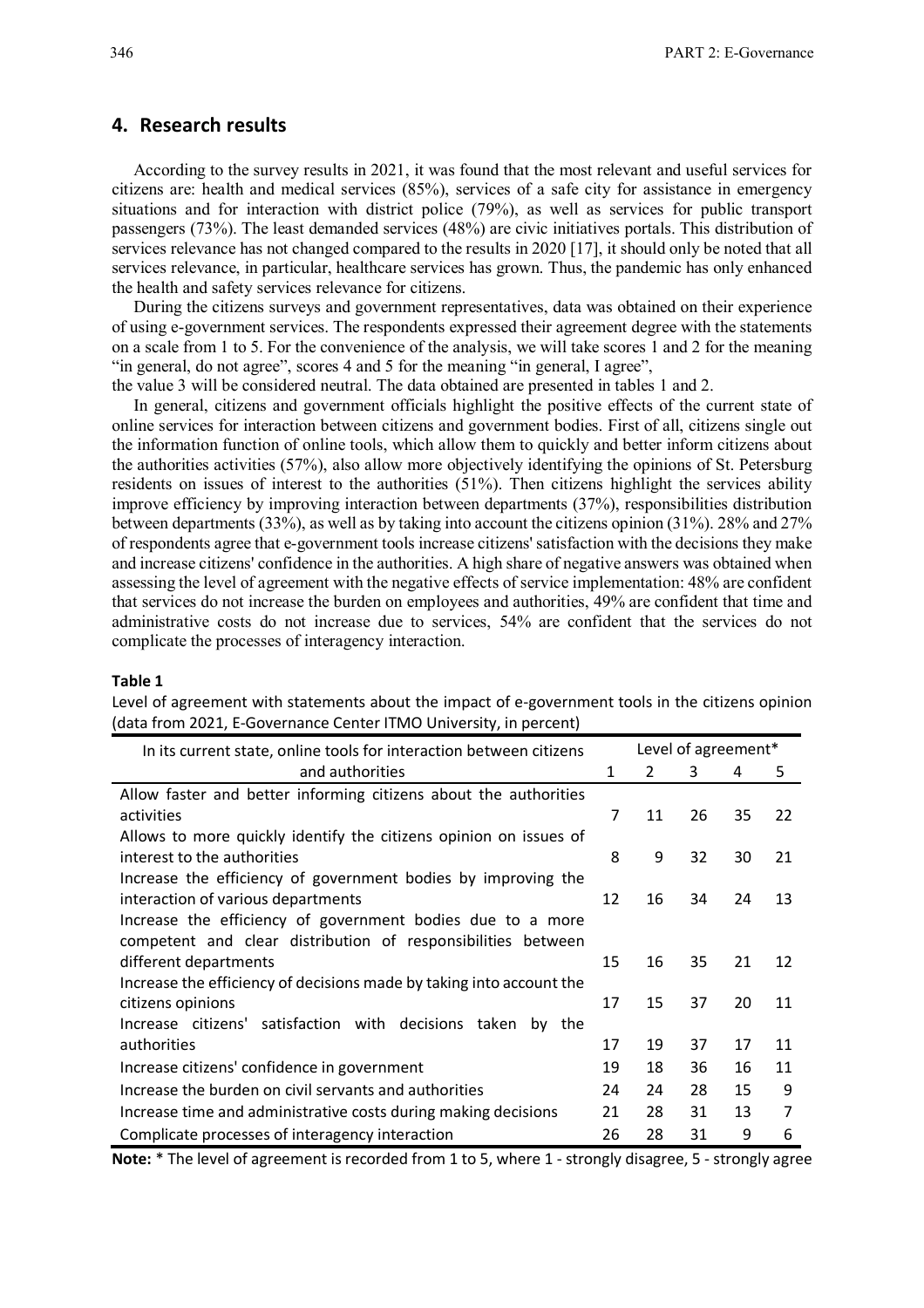During the government officials survey results analysis, it should be noted that this group group assess the positive factors of e-government tools much more strongly than the citizens. The obtained average values share is also noticeably lower.

E-government tools ability in the current state to better inform citizens is noted by 82% of respondents, 78% noted a more prompt identification of citizens' opinions. 74% of respondents believe that by improving the interaction of departments, the efficiency of government bodies increases, 64% noted that efficiency is increased due to a clear responsibilities distribution between departments, the same number of respondents agree that the decisions efficiency is increased by taking into account the population opinion. Among the government bodies representatives, there is also a high proportion of those who believe that services do not increase costs (47%) and do not complicate the interagency interaction processes (59%). It is important to note that among the interviewed employees of executive bodies of state power, a significant proportion of those who believe that services increase the burden on civil servants and government bodies (55%). It is extremely important to assess the services to increase citizens' confidence in the authorities - this was noted by 55%.

### **Table 2**

Level of agreement with statements about the impact of e-government tools in the opinion of representatives of the executive bodies of state authorities (data from E-Governance Center ITMO University, in percent)

| In their current state, e-participation tools               |              | Level of agreement* |    |    |    |  |
|-------------------------------------------------------------|--------------|---------------------|----|----|----|--|
|                                                             | 1            | 2                   | 3  | 4  | 5  |  |
| Allow faster and better informing citizens about the        | $\mathbf{1}$ | 3                   | 14 | 28 | 54 |  |
| activities of government bodies                             |              |                     |    |    |    |  |
| Allows to more quickly identify the citizens opinion on     | 1            | 4                   | 17 | 31 | 47 |  |
| issues of interest to the authorities                       |              |                     |    |    |    |  |
| Increase the efficiency of government bodies by             | 2            | 6                   | 18 | 30 | 44 |  |
| improving the interaction of various departments            |              |                     |    |    |    |  |
| Increase the efficiency of government bodies due to a       | 3            | 8                   | 25 | 32 | 32 |  |
| more competent and clear distribution of responsibilities   |              |                     |    |    |    |  |
| between different departments                               |              |                     |    |    |    |  |
| Increase the efficiency of decisions made by taking into    | 4            | 9                   | 23 | 32 | 32 |  |
| account the citizens opinions                               |              |                     |    |    |    |  |
| Increase the burden on civil servants and authorities       | 9            | 15                  | 21 | 20 | 35 |  |
| Increase citizens' confidence in government                 | 4            | 10                  | 31 | 28 | 27 |  |
| Increase citizens' satisfaction with decisions taken by the | 4            | 11                  | 35 | 27 | 23 |  |
| authorities                                                 |              |                     |    |    |    |  |
| Increase time and administrative costs during making        | 23           | 24                  | 26 | 14 | 13 |  |
| decisions                                                   |              |                     |    |    |    |  |
| Complicate processes of interagency interaction             | 32           | 27                  | 25 | 8  | 8  |  |

**Note:** \* The level of agreement is recorded from 1 to 5, where 1 - strongly disagree, 5 - strongly agree

The key obstacles to the digital government services implementation now are the low trust level in the main institutions of society and the low level of Internet literacy, positive experience in using services.

In the broadest sense, trust in society can be viewed as the expectation or confidence of individuals that other social actors (both individuals and institutions) behave predictably and according to certain rules, act honestly, with a careful attitude to the interests of the individual.

The people's ability to work together for the collective purpose in the context of the social capital development has been studied in detail by the sociologist James Coleman. It is the values that are supported by members that determine the ability of each member to work for the group. benefit. As a result, mutual trust arises, which is an important parameter for the well-being of the entire society. The current situation in Russia can be describe as the lack of "social capital", that is, using the term of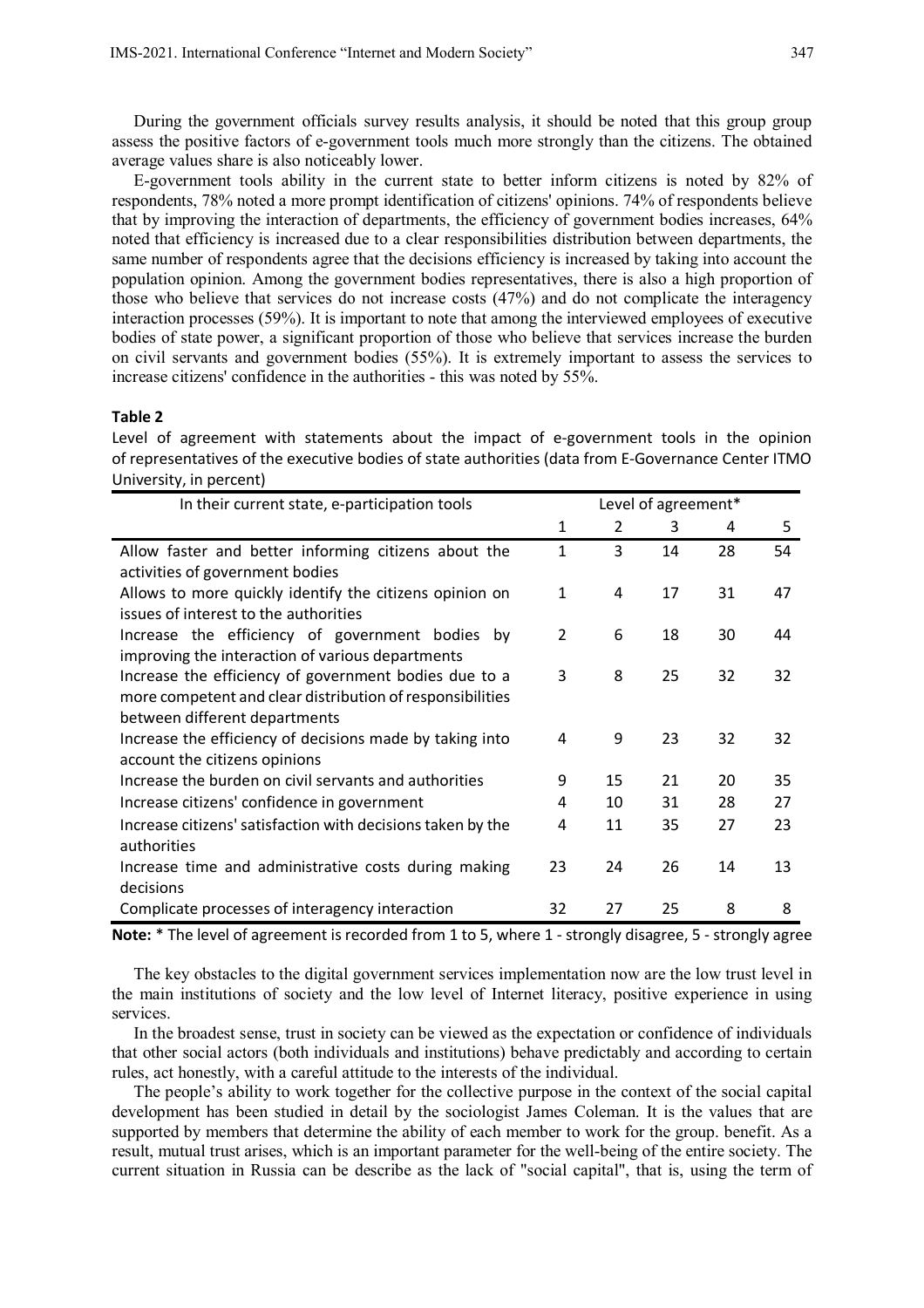sociologist James Coleman, to talk about the citizens inability to work in a single team for a common goal with mutual respect [18]. In this regard, it is especially relevant to study the attitudes of power and society in relation to each other in interaction. This analysis is necessary to assess the possible effective use of services for the e-governance and territories development purpose with the citizens participation.

For a detailed context analysis of social interaction between the authorities and citizens, both polls included parameters for assessing attitudes, the level of knowledge and population attitudes towards the authorities, the problems being solved.

#### **Table 3**

Level of agreement with statements on the use of e-government tools in the opinion of citizens (data from E-Governance Center ITMO University, in percent)

| People like me for the most part                                                                                              | Level of agreement* |    |    |    |    |
|-------------------------------------------------------------------------------------------------------------------------------|---------------------|----|----|----|----|
|                                                                                                                               | 1                   | 2  | 3  | 4  | 5  |
| Aimed at constructive dialogue with government<br>authorities                                                                 | 8                   | 10 | 36 | 29 | 17 |
| Try to solve their personal problems, rather than solve<br>the general problems of the municipality (region)                  | 7                   | 14 | 36 | 26 | 18 |
| Have the necessary knowledge about the current<br>situation and key problems of the municipality (region)                     | 10                  | 22 | 33 | 23 | 12 |
| Have the necessary knowledge about the structure of<br>government bodies in the municipality (region) and their<br>activities | 8                   | 21 | 37 | 24 | 11 |
| Initially configured negatively towards the authorities                                                                       | 14                  | 20 | 38 | 17 | 12 |
| Offer useful ideas to improve the situation in the<br>municipality (region)                                                   | 13                  | 17 | 42 | 14 | 14 |

**Note:** \* The level of agreement is recorded from 1 to 5, where 1 - strongly disagree, 5 - strongly agree

A significant proportion of citizens believe that they are focused on a constructive dialogue with the authorities (36%) and try to solve personal rather than general problems (34%). A similar picture in the priority of answers is observed among representatives of the executive body of state power: 66% of the respondents are sure that citizens more often solve personal problems using e-government tools than the region's problems, 48% of the respondents note citizens focus on constructive interaction. More than a third of the interviewed government officials believe that citizens have the necessary knowledge about the problems of the region and the structure of government bodies. Also, about a third of citizens themselves note the availability of the required knowledge. It is noteworthy that the least popular in this block of surveys for citizens was the statement about their search for useful solutions to existing problems - only 28% of respondents agree with this statement, while among government representatives 43% are confident in the usefulness of the population's ideas for improving the situation. In the previously voiced context of general distrust, the point about the initial negative attitude towards the authorities is highlighted. Only 34% of the surveyed residents believe that they are not negative by default. This percentage practically does not differ among employees of executive bodies of state power (32%).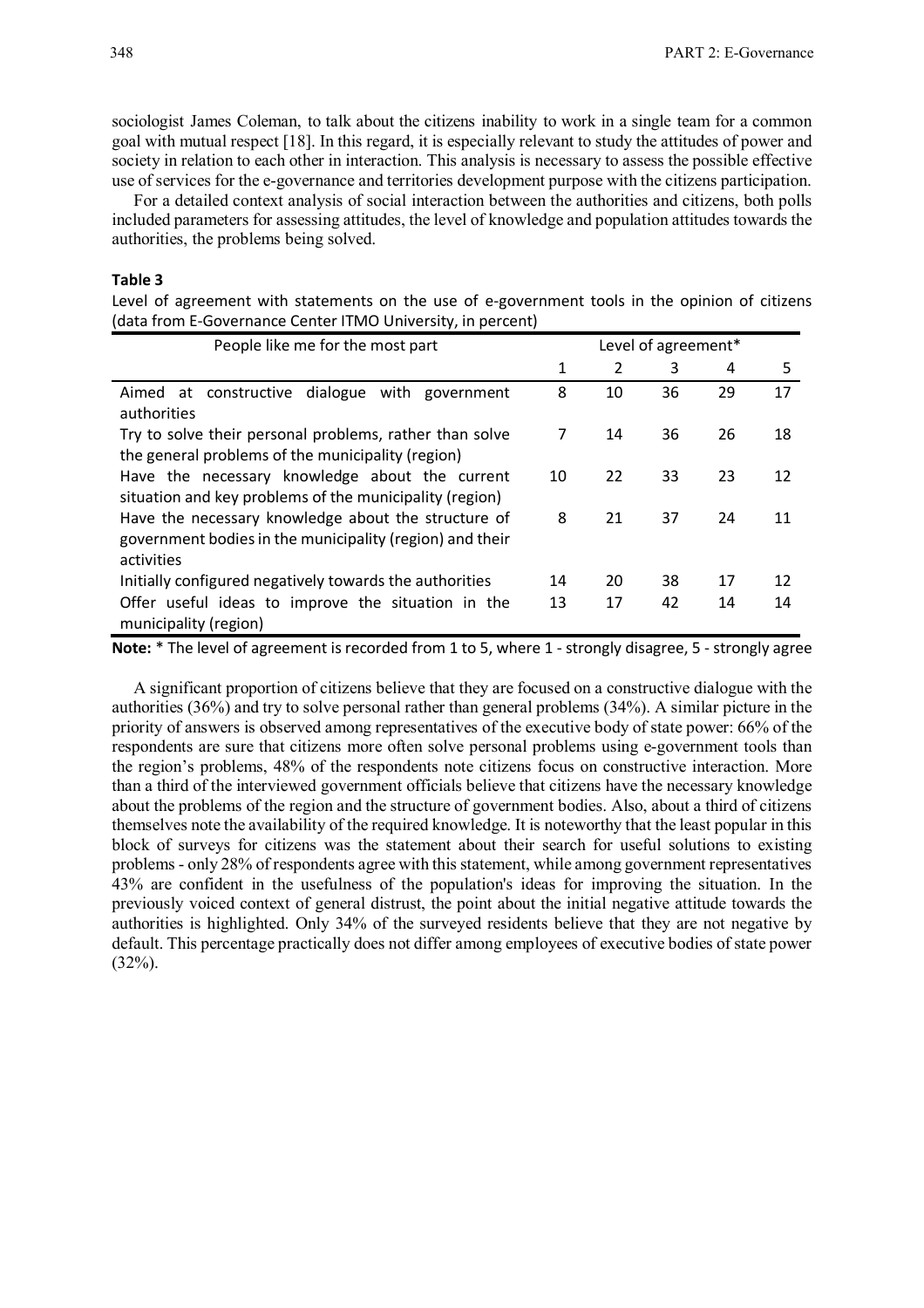### **Table 4**

Level of agreement with statements on the use of e-government tools in the opinion of representatives of executive government bodies (data from E-Governance Center ITMO University, in percent)

| Citizens using e-government tools are mostly                                                                                  | Level of agreement * |                |    |    |    |
|-------------------------------------------------------------------------------------------------------------------------------|----------------------|----------------|----|----|----|
|                                                                                                                               | 1                    | $\overline{2}$ | 3  | 4  | 5  |
| Try to solve their personal problems, rather than solve<br>the general problems of the municipality (region)                  | 6                    | 11             | 27 | 32 | 24 |
| Aimed at constructive dialogue with government<br>authorities                                                                 | 5                    | 13             | 34 | 26 | 22 |
| Offer useful ideas to improve the situation in the<br>municipality (region)                                                   | 5                    | 12             | 40 | 27 | 16 |
| Have the necessary knowledge about the current<br>situation and key problems of the municipality (region)                     | 7                    | 21             | 31 | 24 | 17 |
| Have the necessary knowledge about the structure of<br>government bodies in the municipality (region) and their<br>activities | 9                    | 22             | 31 | 21 | 17 |
| Initially configured negatively towards the authorities                                                                       | 13                   | 19             | 36 | 20 | 12 |

**Note:** \* The level of agreement is recorded from 1 to 5, where 1 - strongly disagree, 5 - strongly agree

## **5. Conclusions**

The current state of electronic government services is characterized by a positive assessment of the information interaction between the authorities and society. On the one hand, services make it possible to inform citizens faster, better, also to identify public opinion and increase the government effectiveness through transparency, positive interaction and considering population's opinions. On the other hand, the survey conducted signals a growing burden on government officials, which may be associated with the addition of digital interaction to the existing built-in communication channels. As a result, this significantly increases the administrative burden on staff.

At the same time, today the population has a significant level of negative sentiment towards the authorities, as well as a desire to obtain personal benefits when using services, not use them for the local and larger communities' benefit. Nevertheless, the ability of services to positively influence the trust level in the authorities was confirmed. The new technology gives a chance to revise the established views of the population by creating a new communication environment and interaction rules. This is confirmed by the high proportion of respondents among citizens and employees of executive bodies of state power who have not decided how services affect the change in the trust level, in addition to those who unambiguously chose the positive impact of services on the formation of a trusting environment.

Further development of services should go through attracting the population to participate in management processes, involving them in proactive budgeting programs and territorial development, as well as developing functionality to solve larger problems of municipalities, districts and regions. This direction of services development will contribute to the formation of control over the government bodies efficiency. In the case of a positive use experience, this will increase the public confidence level in the authorities during interaction.

The service development structure should facilitate the use of the social environment positive elements, as well as strive to functionally limit its negative aspects. In this regard, the most relevant proposals are a complete transition to an interaction in electronic type, in which the main processes will not be duplicated on paper and create an additional burden on the performers. Citizens and government officials both should implement feedback systems for the functional services development in order to optimize the processes. Programs for public participation in the distribution of budgets as well as a decision-making should first acquire a sufficient number of regular participants at the local level through additional information through management companies, administrations of various levels then enlarge. Their goal should be a comprehensive solution to the municipalities and regions problems, by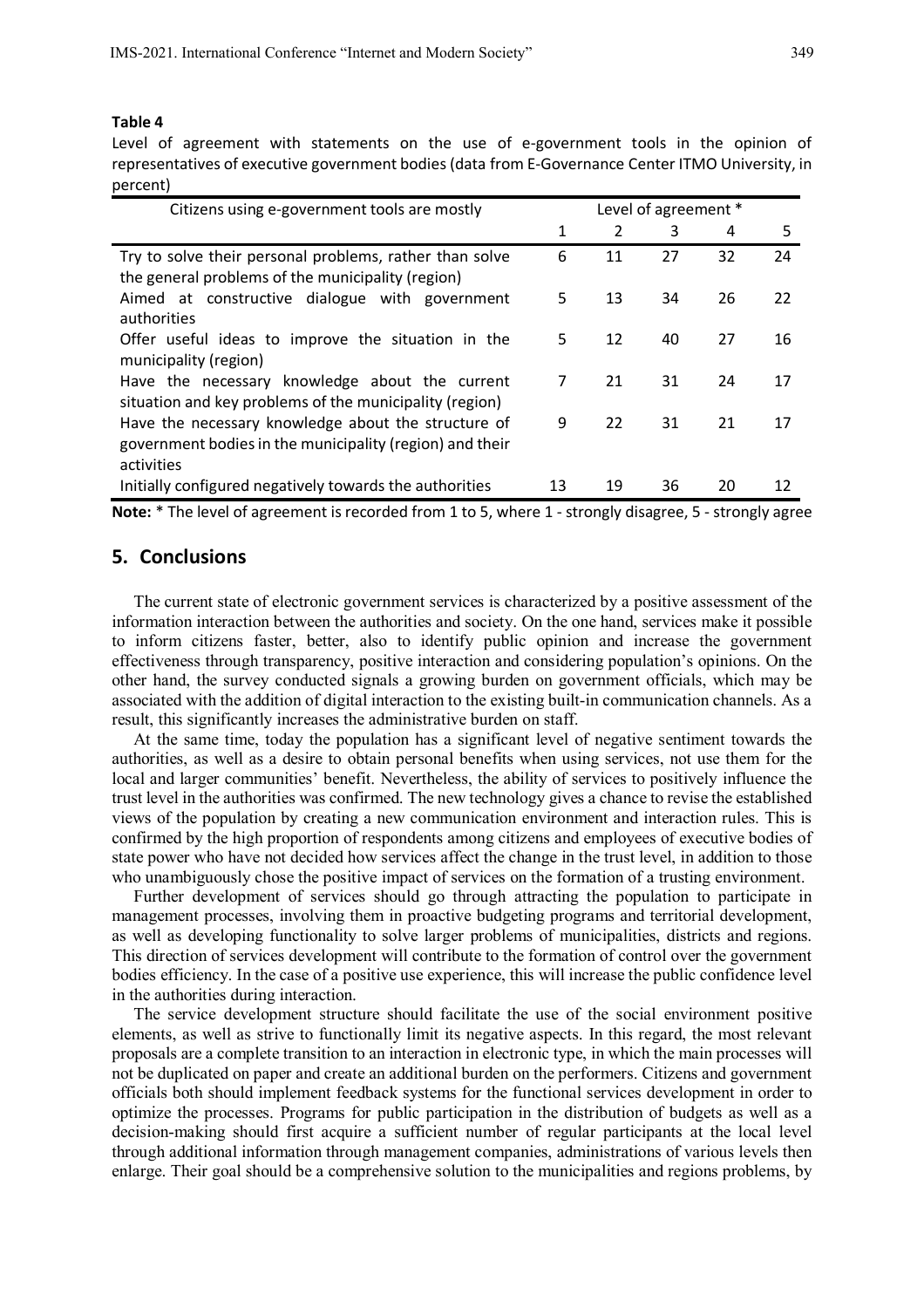building the interaction of the most active residents at state sites with the administration's support and control. Such a solution will allow using the services high potential for the solving municipal and regional problems. Ultimately, this can contribute to the digital transformation of municipal authorities in Russia, which directly through electronic services takes into account the opinions of citizens.

Further research will be devoted to identifying the most relevant local problems for citizens that can be resolved using electronic interaction services. In this analysis, should be separately identified services that are not aimed at obtaining services in electronic form, but at solving residents' local problems that require interaction between them and the authorities. The study also needs to analyze how the experience of using initiative budgeting services and a separate services functionality for solving urban problems will contribute to an overall increase in public confidence in the authorities by comparing the trust levels of citizens who regularly and actively use services to solve problems and those who do not use them. It is assumed that as a result of such a comprehensive study, a working model can be created that determines the weight for each group of problems (in the field of transport, improvement, health care, security, etc.) in the overall trust in the authorities. This will make it possible to identify the most pressing issues requiring urgent intervention, the absence of a solution to which will sharply affect the public's confidence in the authorities.

Today, there are a plenty of reasons to believe that confidence in electronic interaction will increase for some time due to the involvement of more and more users. Another reason for increasing is the further acceleration of digital development in the pandemic era and the limitations of face-to-face interaction. Although various psychosocial factors can play a negative role and leave face-to-face interaction more reliable in the residents' minds, electronic services create an opportunity for the authorities to restructure the system of interaction with citizens, make it open, transparent, and more effective. The interaction system created considering the current social interaction environment and negative and positive elements can establish strong trusting ties between the authorities and the inhabitants of the regions.

## **6. Acknowledgements**

I would like to express my gratitude to colleagues from E-Governance Center (ITMO University) for preparing and conducting sociological research on which this article is based.

## **7. References**

- [1] COVID-19: How eGovernment and Trust Services can help citizens and businesses, 2021. URL: https://digital-strategy.ec.europa.eu/en/news/covid-19-how-egovernment-and-trust-services-canhelp-citizens-and-businesses
- [2] Accelerated digital government COVID-19 brings the next generation of digitization to government, 2021. URL: https://www2.deloitte.com/xe/en/insights/industry/publicsector/government-trends/2021/digital-government-transformation-trends-covid-19.html
- [3] 2021 Edelman Trust Barometer, 2021. URL: https://www.edelman.com/trust/2021-trustbarometer
- [4] 21st Annual Edelman Trust Barometer, 2021. URL: https://www.edelman.com/sites/g/files/aatuss191/files/2021- 03/2021%20Edelman%20Trust%20Barometer.pdf
- [5] Vidiasova L., Kabanov Y. Online trust and ICTs usage: Findings from St. Petersburg, Russia, ACM International Conference Proceeding Series (2020) 847–850.
- [6] W. Li, The Role of Trust and Risk in Citizens' E-Government Services Adoption: A Perspective of the Extended UTAUT Model. Sustainability 13 (2021). https://doi.org/10.3390/su13147671
- [7] B.M. Muir, Trust between humans and machines, and the design of decision aids. International Journal Man-Machine Studies 27 (1987) 527–539.
- [8] L. Vidiasova, I. Tensina A Study of the Trust of St. Petersburg Residents in the Use of Information Technology for Interaction with Authorities. International Journal of Open Information Technologies 1 (2020) 42–46. (In Russ., аbstr. in Engl.).